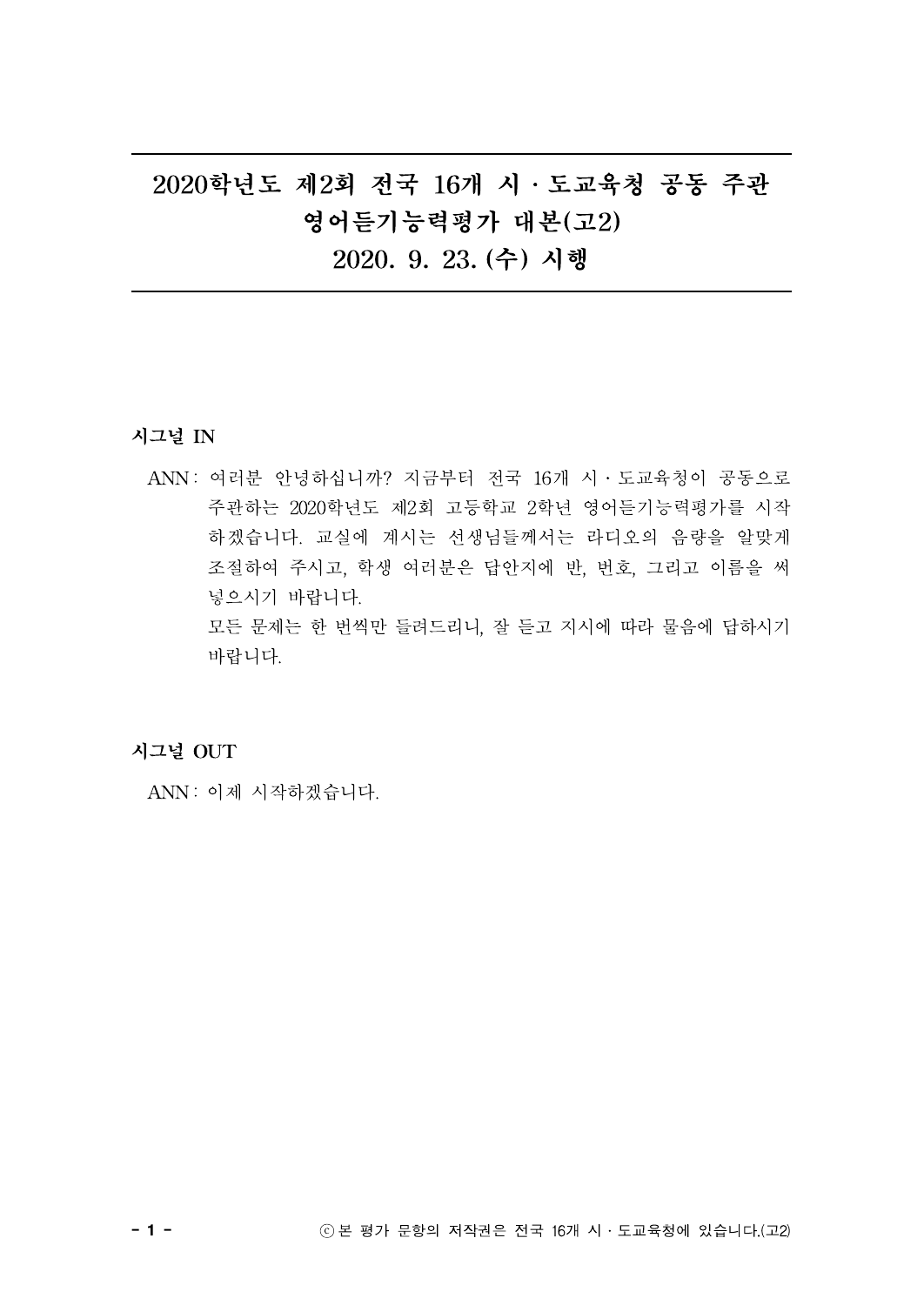- 1번 대화를 듣고, 여자의 마지막 말에 대한 남자의 응답으로 가장 적절한 것을 고르시오.
- W: Matthew, why don't you wear an extra sweater to stay warm when you go out?
- M: Why, Mom? It's not that cold, and I don't like wearing extra clothes.
- W: The weather forecast says that it's going to be very cold this afternoon.
- $M:$

## 2번 대화를 듣고, 남자의 마지막 말에 대한 여자의 응답으로 가장 적절한 것을 고르시오.

- M: Hey, Mina, you told me you really wanted to see the movie Summer Story. Did you get to see it?
- W: Not yet. I still want to, but I think it stopped playing in theaters.
- M: I know of one where it is playing. I watched it there yesterday.

 $W:$ 

# 3번 대화를 듣고, 여자의 마지막 말에 대한 남자의 응답으로 가장 적절한 것을 고르시오. 번 대화를 듣고, 여자의 <u>r</u><br>그르시오.<br>*[Cellphone rings.]*<br><sup>7: Honoy whore are you</sup>

- W: Honey, where are you? Did you buy the eggs?
- M: Oh, no. I forgot. I'm almost home. Just waiting for the elevator.
- W: But I can't finish cooking dinner without eggs.
- $M:$   $\Box$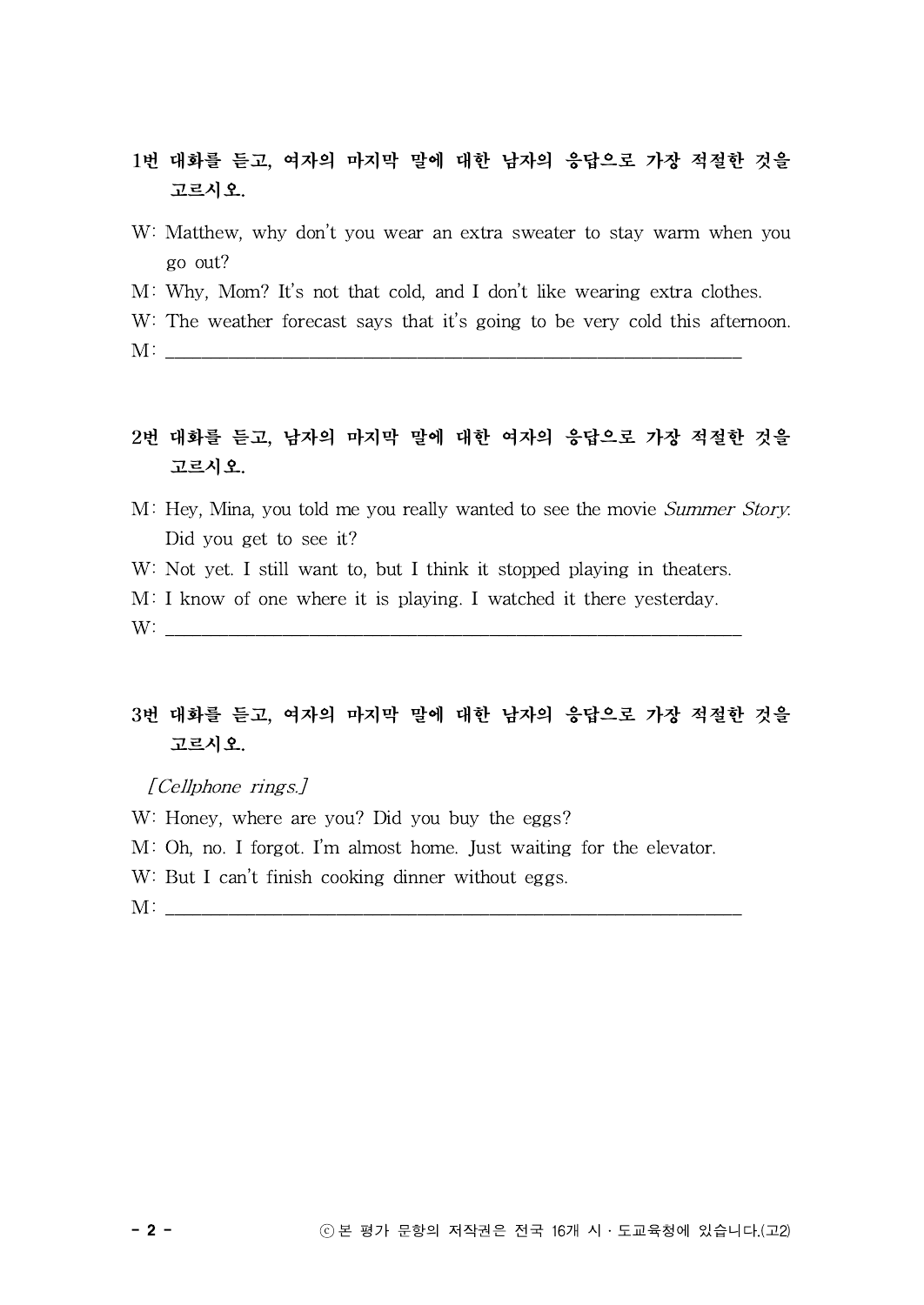#### 4번 다음을 듣고, 여자가 하는 말의 주제로 가장 적절한 것을 고르시오.

W: Hello, class! Today, we're going to talk about the issue of microplastics which are a serious threat to the health of the oceans. Microplastics are any plastic fragments less than five millimeters in length. Most of the microplastics in the ocean originate from everyday things including cosmetics, clothing, and industrial products. Microplastics are the main cause of sea pollution. These small particles are eaten by marine creatures and accumulate in them. This is a great threat to their survival. It's time for all of us to do something about microplastics.

#### 5번 다음을 듣고, 남자가 하는 말의 목적으로 가장 적절한 것을 고르시오.

M: Hello, students. This is your vice-principal John Adams. We have an online bulletin board where students can post their opinions, but you haven't been using it much these days. To get more feedback from you, we've placed suggestion boxes next to the student lockers on each floor. Your ideas about anything such as after-school programs, school facilities, or school festivals would be welcomed. You can use the form next to the suggestion boxes to tell us your ideas. We'll consider them and do our best to implement your ideas, if possible. Thank you.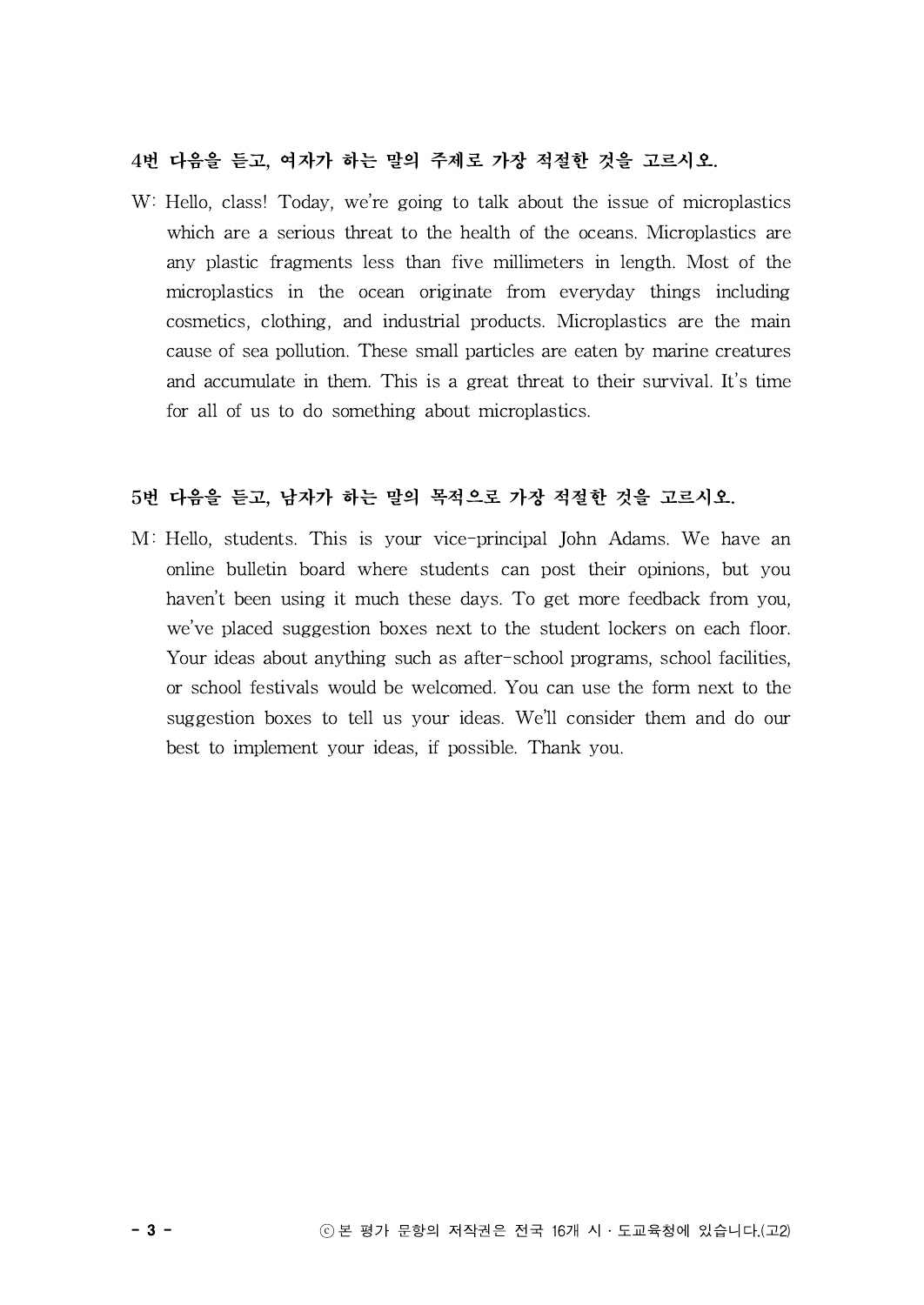#### 6번 대화를 듣고, 남자의 주장으로 가장 적절한 것을 고르시오.

- M: Honey, it's cold standing out here. Do you think Alyssa will be out of school soon?
- W: Any minute now.
- M: Good. Why are there so many cars here?
- W: They belong to other parents waiting to pick up their children after school.
- M: But illegal parking in a school zone can be a serious problem. It may distract drivers from noticing kids on the road.
- W: Right. The kids aren't paying attention to the cars. They're just running around.
- M: That's why people shouldn't park cars in a school zone.
- W: How can we solve this problem?
- M: I think we need to take strong actions against illegal parking in school zones.
- W: I agree. Let's bring this issue up at the next city council meeting.

#### 7번 대화를 듣고, 여자의 의견으로 가장 적절한 것을 고르시오.

- W: How did the first day of your volunteer tutoring go last weekend, Mike?
- M: Well, it was fine, but I wanted to do a better job.
- W: Any trouble with the students you were teaching?
- M: Teaching them was tough. I had no idea how to get closer to them.
- W: Right. I had the same experience last year.
- M: What did you do then?
- W: I tried to tell a lot of funny stories before the class started.
- M: Was it successful?
- W: No. It didn't work at all. So I changed my approach. I tried to listen to their stories instead. Then, they were friendlier to me.
- M: Really? Do you think it'll also work for me?
- W: Yes. I'm sure listening to students' stories first really helps build relationships.
- M: I see. I'll try that next time. Thanks for your help.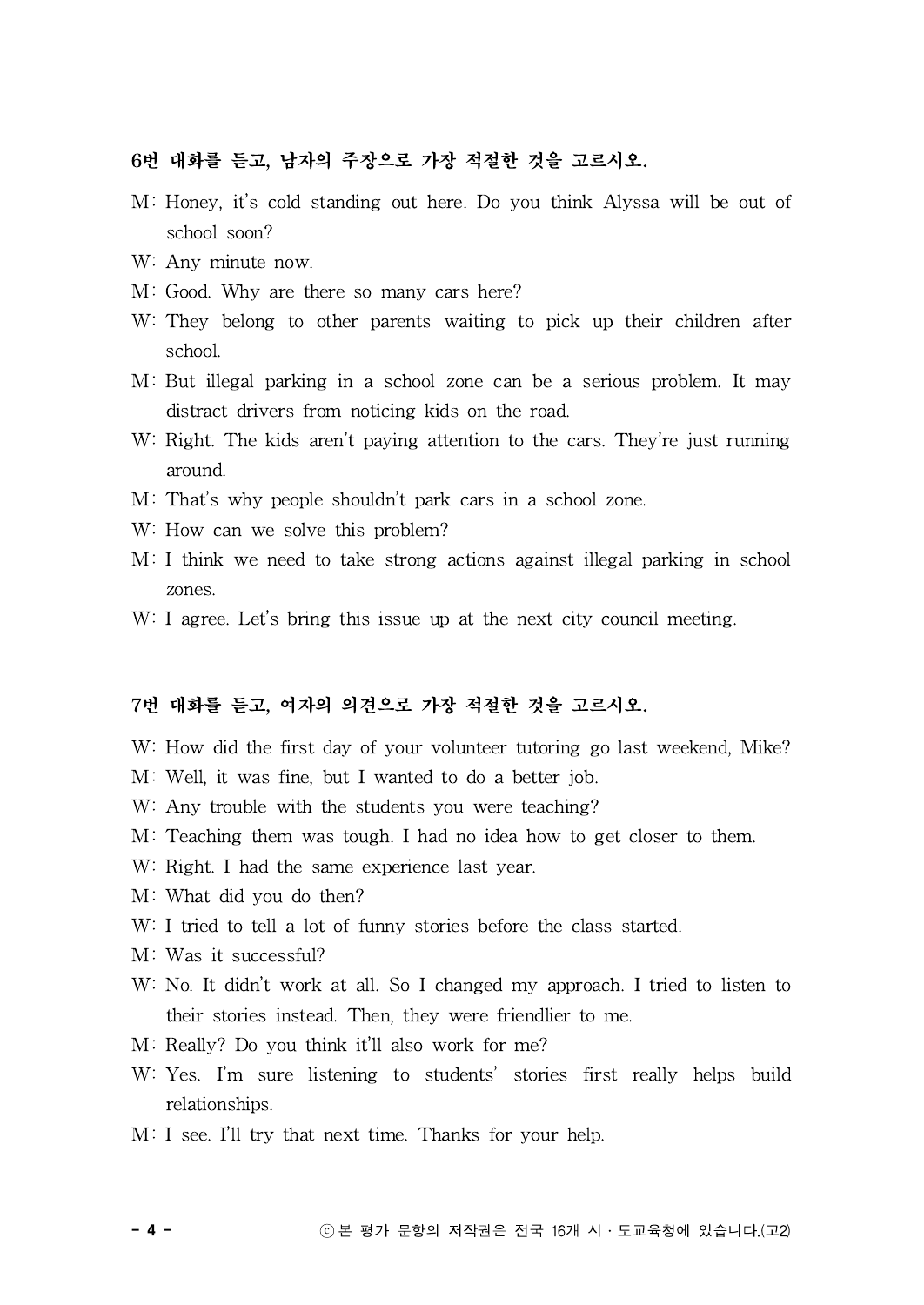#### 8번 대화를 듣고, 두 사람의 관계를 가장 잘 나타낸 것을 고르시오.

- W: Hello, it's been a while. I guess you must be really busy these days.
- M: Yes, I just finished working on a huge project. And I need a big change.
- W: Do you have a specific style in mind?
- M: I was thinking of going blond and getting a wavy perm.
- W: Hmm.... I don't recommend doing that. Your hair already has too much damage.
- M: Is it serious? What should I do?
- W: Don't worry. We have a special treatment for damaged hair.
- M: Okay. Will it be better after the treatment?
- W: Sure. After two treatments you'll feel the difference.
- M: Sounds good. Then I'd like that service, please.
- W: All right. I'll prepare it right away.

#### 9번 다음 그림의 상황에 가장 적절한 대화를 고르시오.

#### W: Number One

M: I'm glad that we had a great meal at the restaurant.

W: Me, too. I hope you make unforgettable memories in Korea.

#### W: Number Two

M: Do you know when the last train arrives at this station? W: I'm not sure, but probably around 11 p.m.

#### W: Number Three

M: Excuse me, could you take a picture for me?

W: Of course. Please give me your camera.

#### W: Number Four

M: Could you tell me where the nearest bus stop is?

W: I'm sorry. I'm actually new to this area.

#### W: Number Five

M: I really enjoyed the food here.

W: Thank you! Please come again next time.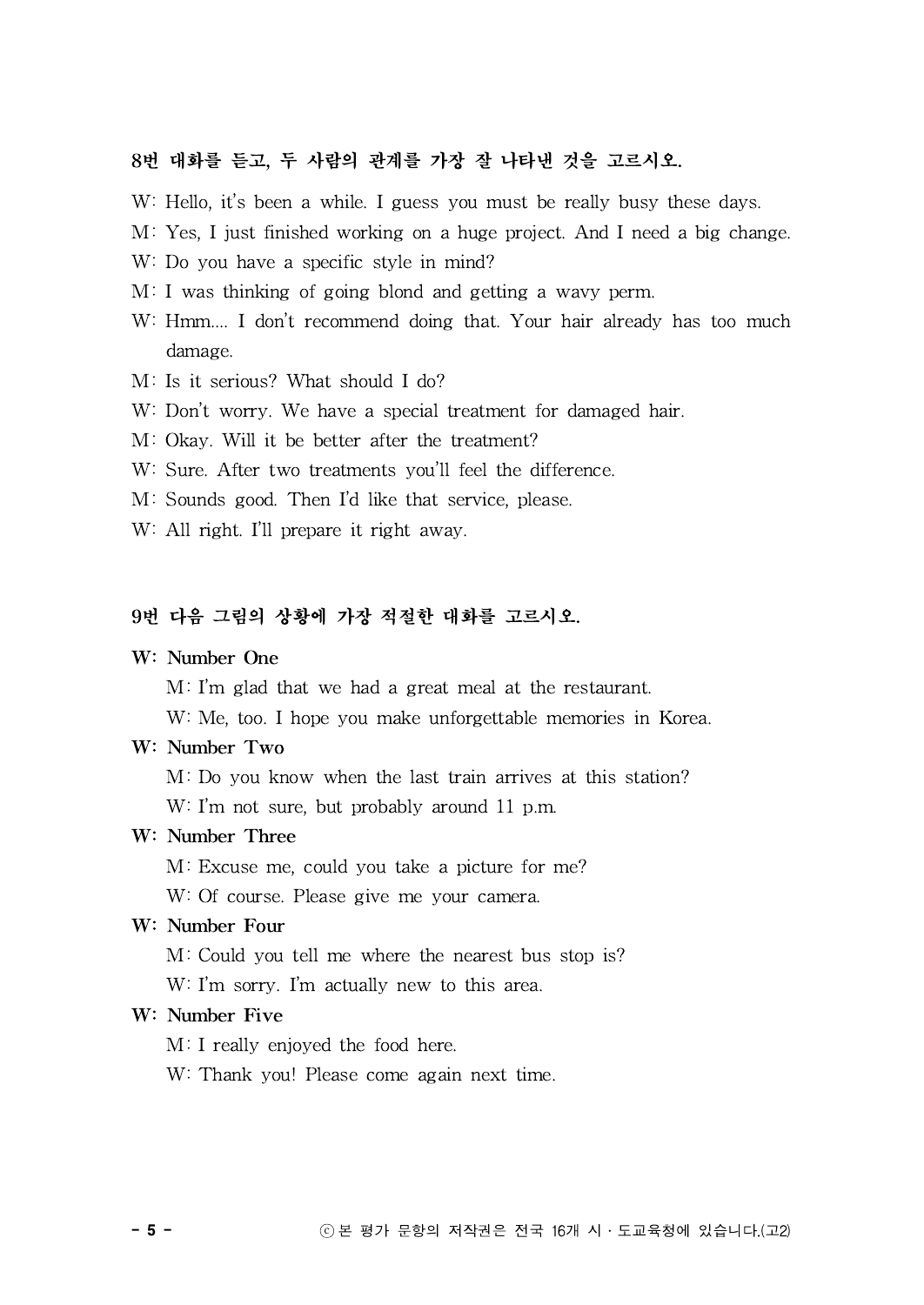#### 10번 대화를 듣고, 여자가 남자를 위해 할 일로 가장 적절한 것을 고르시오.

- W: Steve, how was your trip to Jeju?
- M: Actually, I wanted to go last week, but I wasn't able to.
- W: What happened?
- M: When I tried to book a flight to Jeju, no seats were available.
- W: I'm sorry to hear that. I know you really wanted to go there.
- M: Fortunately, I was able to book a flight for next week, so I just postponed the trip.
- W: Good. Have you made a hotel reservation yet?
- M: Not yet. But I'm thinking about Happy Resort. It's a little far from the airport, but the rate is reasonable.
- W: I know that place. It offers a free airport shuttle service.
- M: Really? I didn't know that. Where can I get information about the service?
- W: My parents used the shuttle service last month. They have a guidebook that describes it. I'll give it to you.
- M: Thank you. That'd be very helpful.

# 11번 대화를 듣고, 남자가 지난밤에 잠을 잘 자지 못한 이유로 가장 적절한 것을 고르시오.

- W: Good morning. Oh, you don't look so good. What's up?
- M: Hi, Mom. I didn't sleep well last night. I'm really tired.
- W: How come? Was your stomach upset from that big dinner we had?
- M: No, my stomach was fine. Don't worry. I'm not sick.
- W: Then, is it because of that English presentation you mentioned?
- M: Not really. I had a hard time sleeping because I had coffee late at night.
- W: I see. It must have been awful. Nothing is worse than a sleepless night.
- M: Right. I couldn't fall asleep till 2 a.m. I should've just studied for my midterm exams since I was awake anyway.
- W: I'm sorry you had a bad night. No coffee before bed tonight.
- M: Definitely not. Thanks, Mom.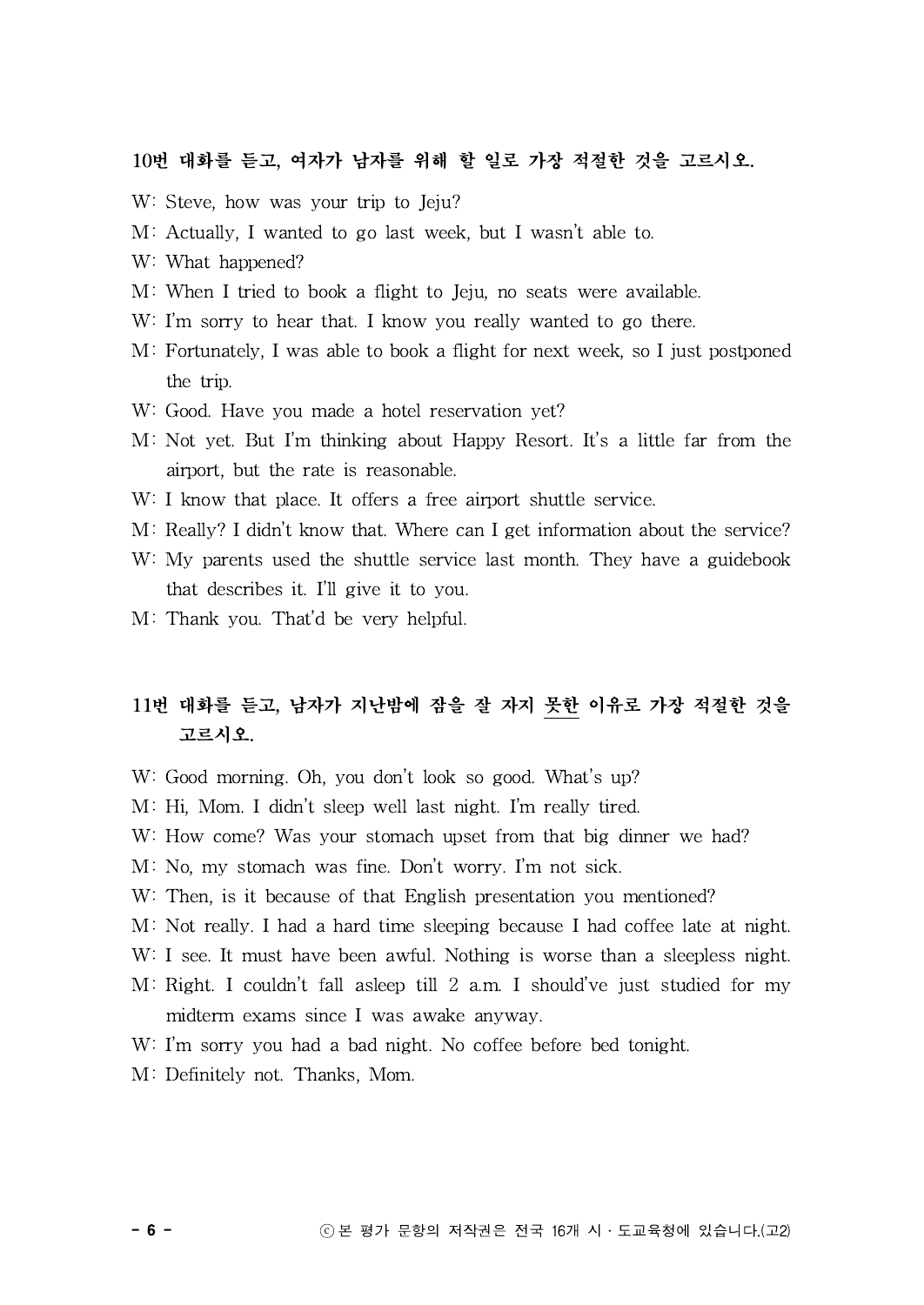#### 12번 대화를 듣고, 여자가 지불할 금액을 고르시오.

M: Welcome to Morgan's Pet Shop. How may I help you?

- W: I'd like to buy some things for my puppy. Can you show me the leashes?
- M: This is the most popular leash. It's \$ 30.
- W: Hmm... it's pretty, but it's too long for my puppy.
- M: How about this one? This might suit a small puppy well. It's \$ 20.
- W: Good. I'll take it. Do you have stainless steel food dishes?
- M: Yes, this one is strong and easy to clean. It's \$ 35.
- W: Great. I'll take that as well. And how about a good toothpaste for puppies?
- M: This one is  $$5$ , but you can get three for  $$10$ .
- W: Then I'll take three. That'll be all.
- M: Okay. Do you have a membership card for a discount?
- W: No, I don't. Here's my credit card.

### 13번 대화를 듣고, 방송국 견학에 관해 언급되지 않은 것을 고르시오.

- W: Mr. Roy, how are the preparations for Career Day going?
- M: So far so good, Ms. Brown. I'm taking the students on a trip to visit CBC broadcasting station on October 30th.
- W: All right. How many students are expected to go?
- M: 30 students from our school's broadcasting club.
- W: Did you make a reservation to visit?
- M: Yes. I did it last Wednesday, because we have to make a reservation a month in advance.
- W: Good job. How will you get there?
- M: We're going to take the subway. CBC is near the subway station.
- W: Oh, that sounds convenient.
- M: It sure is.
- W: I hope the students have a great time and learn a lot.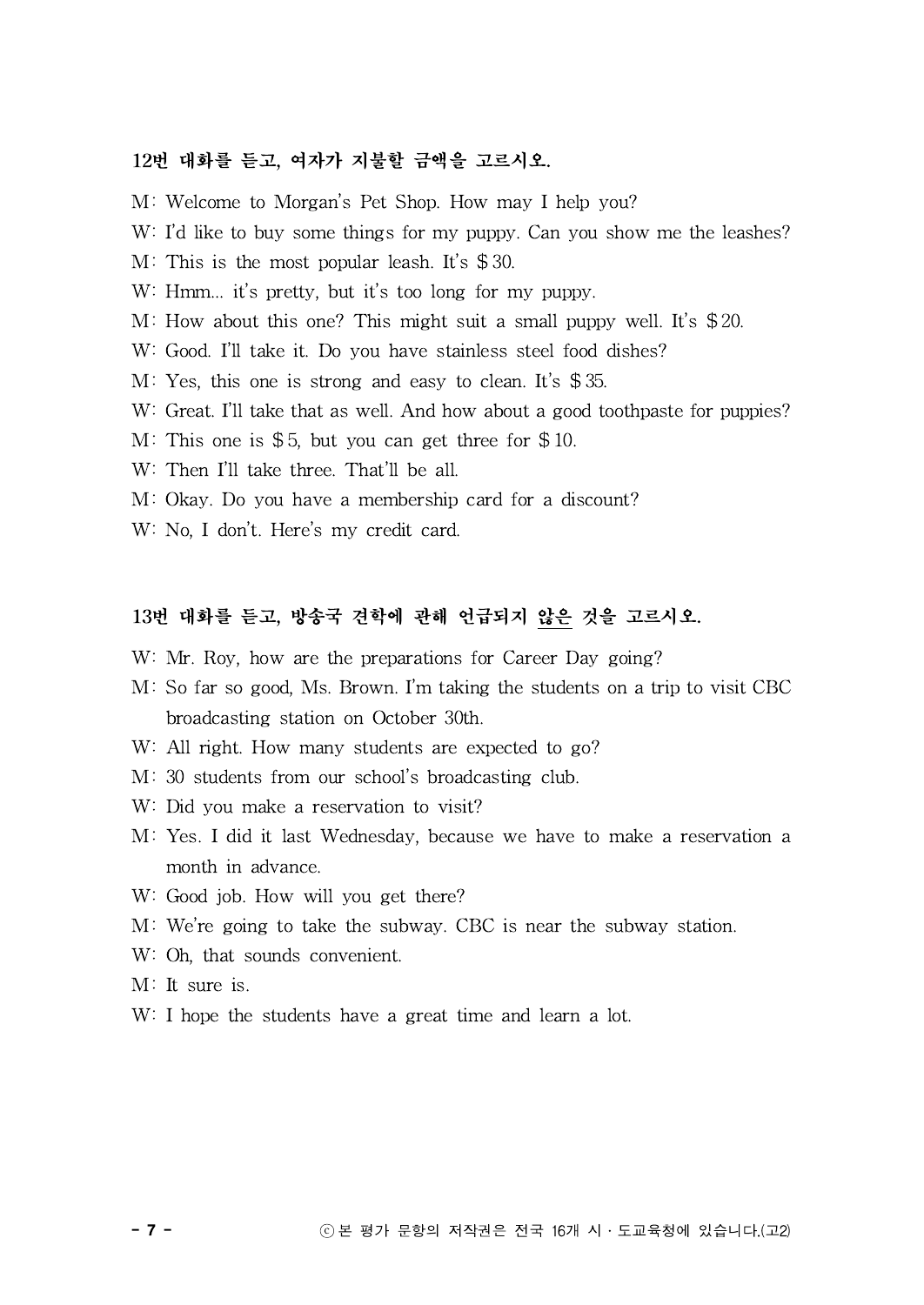# 14번 2020 Student Invention Competition에 관한 다음 내용을 듣고, 일치하지 않는 것을 고르시오.

W: Hi, it's Ms. Jang, the 11th grade science teacher. I have more information for you about the 2020 Student Invention Competition. You should submit your inventions by October 27th. Collaborative work is accepted, and entries are limited to two per team. Judges will include not only our teachers but also outside experts. The winners will be offered entry into the citywide competition. Anyone who wants to participate in the competition can download the application form from the school website. Fill out the form and submit it to the science teachers' office by this Friday. We look forward to receiving your innovative creations.

#### 15번 다음 표를 보면서 대화를 듣고, 여자가 구입할 자전거를 고르시오.

- M: Welcome to Healthy Bike! What can I do for you?
- W: Hello. I'd like to buy a bicycle. Could you recommend a good one for traveling?
- M: Sure. I recommend foldable bikes. You can take them on public transportation while traveling, if necessary.
- W: That sounds good. What's the difference between wheel sizes?
- M: The bigger, the faster. I recommend one with at least 20 inches.
- W: Okay. I'll take your advice.
- M: Do you have any color preference? There are two colors available.
- W: I prefer black.
- M: How much are you looking to spend?
- W: I can't go over \$ 900.
- M: I see. Then, this one is perfect.
- W: All right. I'll take it.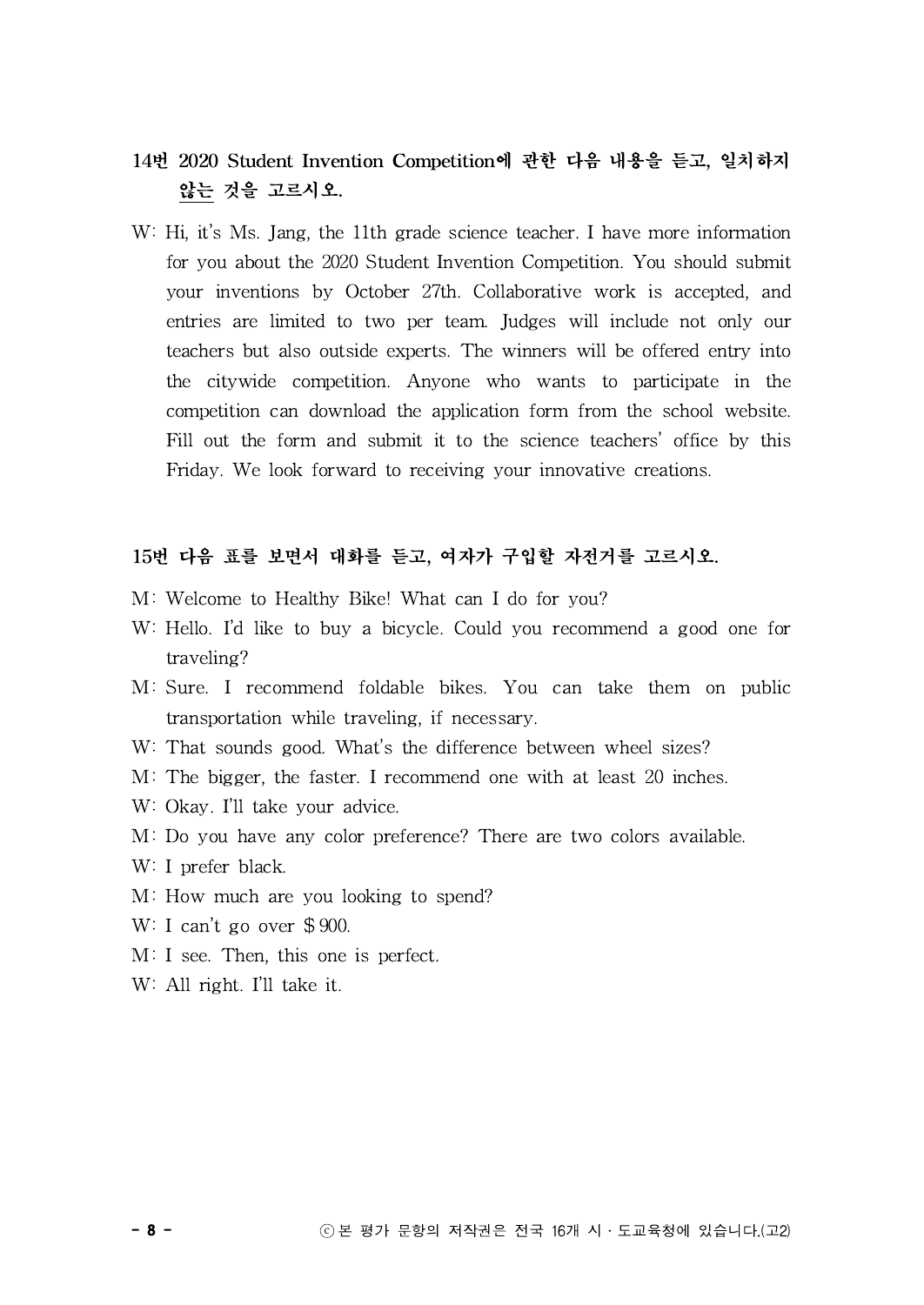# 16번 대화를 듣고, 남자의 마지막 말에 대한 여자의 응답으로 가장 적절한 것을 고르시오.

- M: Sarah, spring has arrived!
- W: Right. It's getting warmer.
- M: I don't want to wear winter clothes anymore. I'm going to get them dry-cleaned.
- W: Good idea. I'm going to take my winter clothes to a dry cleaner, too.
- M: But I'm taking mine in next week.
- W: Why are you waiting? Is it going to get cold again?
- M: No, it's not about the weather. You can get a discount if you wait.
- W: Oh, is there a special promotion?
- M: Yes, I got an advertising text message from a dry cleaner.
- W: What did it say?
- M: You can get 20 percent off dry-cleaning for your winter clothes next week.
- $W:$

# 17번 대화를 듣고, 여자의 마지막 말에 대한 남자의 응답으로 가장 적절한 것을 고르시오.

- W: Hey, Ethan. It's too hot and dry in this office.
- M: Is it? I think it's nice and warm.
- W: Do you know the proper indoor temperature for winter?
- M: Around 25 to 28 degrees Celsius?
- W: Actually, it's below 20. You'll get sick if there's a big difference between the temperatures inside and outside.
- M: I thought I would catch a cold if the indoor temperature was too low.
- W: Not really. You must adapt to the changing conditions. Also, your skin may get damaged if you don't turn down the heater.
- M: Oh... that's why my skin sometimes feels dry and itchy.
- W: Look at the temperature. It's 30 degrees.
- M: Wow. I didn't realize it was that high.
- W: Then you know what to do now, don't you?
- $M:$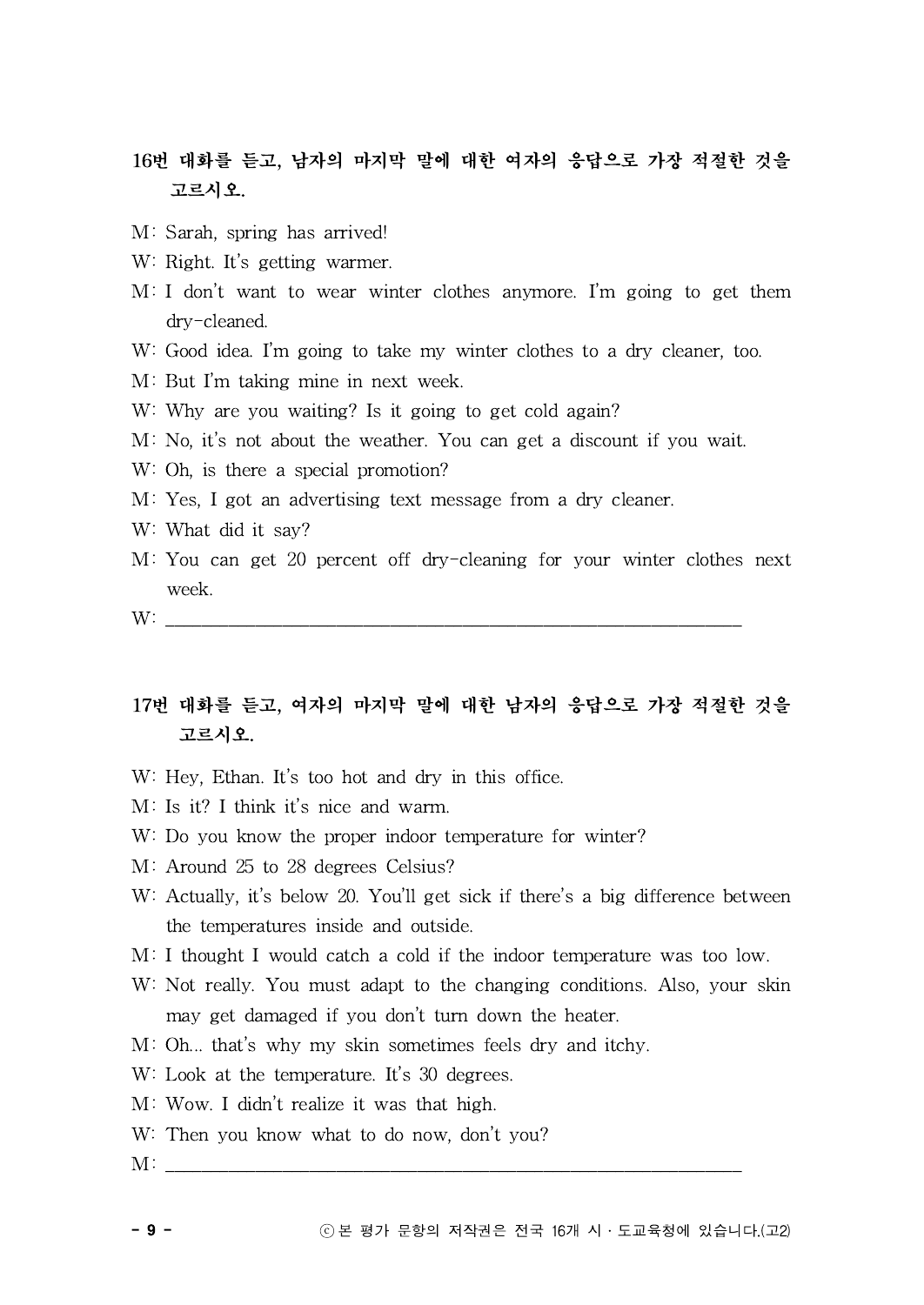# 18번 다음 상황 설명을 듣고, Mike가 가게 주인에게 할 말로 가장 적절한 것을 고르시오.

M: Mike recently moved to Korea with his family for work. One day he and his family decide to have dinner at a restaurant. Everybody takes off their shoes when entering the restaurant. He and his family enjoy the food. When they leave the restaurant after the meal, Mike can't find his shoes. Although there are shoes on the shelf that look just like his, they're not his shoes. After looking around for a while, he decides to ask the owner of the restaurant for help. In this situation, what would Mike most likely say to the restaurant owner?

### 【19-20】다음을 듣고, 물음에 답하시오.

W: Hello, I'm Michelle, the director of the Early Childhood Education Center. I'd like to share some tips on how to choose the right daycare center for your family. Here are some basic factors you should consider during your search. The first one is qualified teachers. This is important because your kids will be staying with them for most of the day. The second is location. If the daycare center is too far from your home, you may have trouble picking up your children on time. Next, you'll need to consider the food it serves. Make sure it provides your kids with nutritious meals. Finally, see what kind of programs the daycare center offers. With a variety of programs, your kids will be happier during the time they spend at the center. I hope you consider these aspects and are able to choose the best daycare center. Any questions?

19번 여자가 하는 말의 주제로 가장 적절한 것을 고르시오.

20번 언급된 항목이 아닌 것을 고르시오.